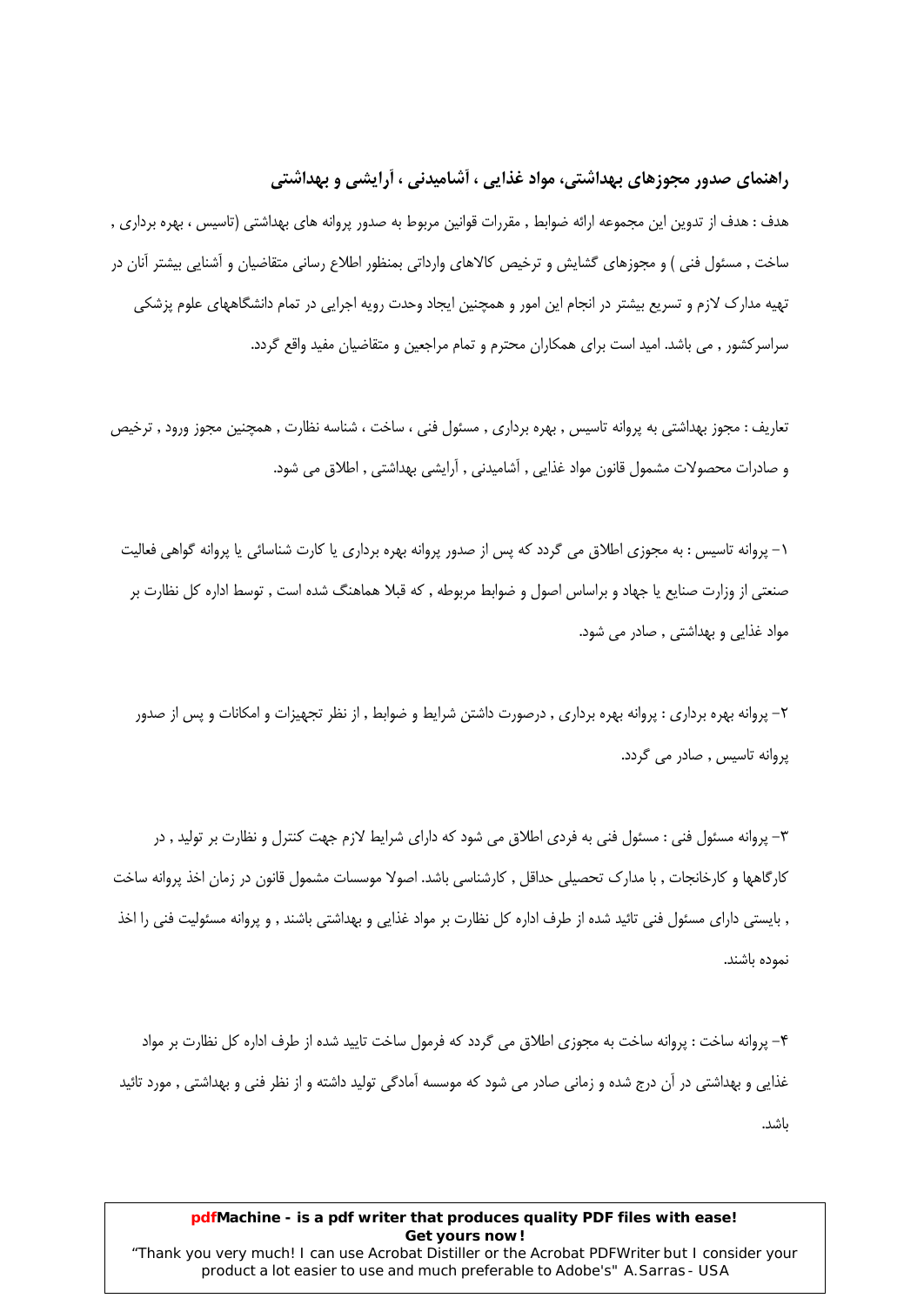۵– مجوز ورود کالا : مجوزی است که بر طبق مقررات واردات و صادرات وزارت بازرگانی و در صورت تکمیل مدارک مربوطه , توسط اداره كل نظارت بر مواد غذايي و بهداشتي و يا ادارات تابعه , برحسب مورد , پس از طي مراحل قانوني و بررسي هاي لازم , صادر می گردد و در واقع موافقت اولیه برای ورود کالای مورد نظر , به کشورمی باشد.

۶– مجوز ترخیص کالا : مجوزی است که پس از ورود کالا به گمرکات کشور و پس از تائید قابلیت مصرف و طی مراحل قانونی , برابر مقررات مربوطه , صادر می گردد.

# مدارک لازم جهت صدور پروانه تاسیس و بهره برداری :

۱– درخواست کتبی به عنوان اداره نظارت بر مواد غذایی و بهداشتی مربوطه ۲– ارائه تصویر پشت و روی برابر اصل شده پروانه بهره برداری یا کارت شناسائی یا پروانه گواهی فعالیت صنعتی معتبر از وزارت صنايع يا ادارات تابعه يا در موارد مربوطه , از وزارت جهاد . ٣– تكميل و ارائه فرم تاسيس ( كه توسط اداره نظارت , تحويل متقاضى مى شود. ضمنا كليه صفحات فرم مذكور , پس از تکمیل , باید به تایید مسئول اداره نظارت بر مواد غذایی و بهداشتی رسیده و ممهور به مهر دانشگاه مربوطه باشد.) ۴– نشانی کامل محل ( با رسم کروکی ) ۵– ارائه کروکی نقشه محل با ذکر متراژ کلیه قسمتهای مختلف ( سالن تولید , بسته بندی , انبار مواد اولیه , انبار محصولات ساخته شده , آزمایشگاه , سرویسهای بهداشتی کارگران و غیره). کروکی می بایست در محل توسط کارشناسان مربوطه بررسی و درصورت تائيد , مهرو و امضاء شود. ۶– ارائه مدارک مربوط به ثبت شرکت ( اگر موسسه , شرکت باشد) و ارائه روزنامه رسمی , ٧– هرگونه تغيير نام , تغيير محل , تغيير نوع توليدات و غيره لازم است در پروانه صادره از طرف اداره كل صنايع يا جهاد کشاورزی اصلاح و تصویر پشت و روی برابر اصل شده پروانه مزبور ارائه گردد. ۸– ارائه تصویر تاییدیه سازمان حفاظت محیط زیست ( بغیر از شهرهای صنعتی ) در پاره ای موارد با توجه به نوع محصول که اثرات سوء بر محيط اطراف داشته باشد.

#### pdfMachine - is a pdf writer that produces quality PDF files with ease! Get yours now!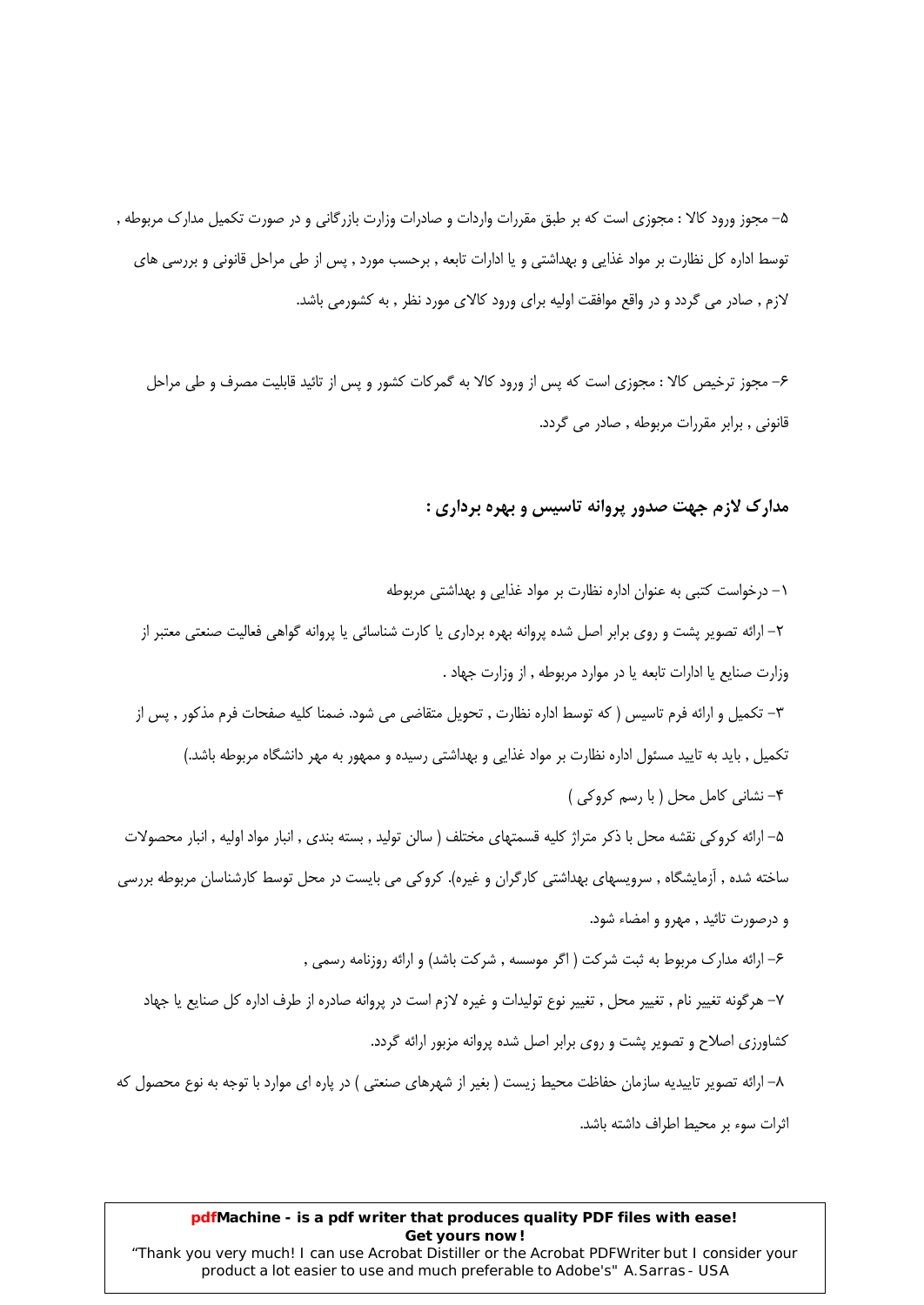۹– ارائه تاییدیه بهداشتی در مورد سیستم آب و فاضلاب و سایر موارد مربوطه با توجه به نوع محصول و در صورت نیاز . ۱۰– بازدید از موسسه , جهت تکمیل فرم بهره برداری که می تواند همزمان با بررسی کروکی موضوع بند ۵ باشد. ١١- تطبيق موسسه با حداقل ضوابط فني و بهداشتي مربوط به هر نوع محصول . ١٢– تائيديه كارشناس و يا كارشناسان بازديد كننده درقسمت مربوطه , ضمنا كليه نسخ بايد ممهور به مهر اداره نظارت و

مسئول مربوطه باشد.

۱۳– در مواقع اصلاح یا تغییر خطوط پروانه های تاسیس و بهره برداری , ارائه مدارک مربوطه به بندهای یکم , دوم , سوم , پنجم و نیز اصل پروانه ها تاسیس و بهره برداری , جهت اصلاح ضروریست .

## مدارک لازم جهت صدور پروانه مسئول فني :

الف - مدارک ارسالی توسط موسسه : ١– ارائه تصوير كارت يايان خدمت يا معافيت دائم از نظام وظيفه ٢- تصوير كليه صفحات شناسنامه , يک نسخه ۳– تصویر مدارک تحصیلی ( ارائه درسی و واحدهای گذرانده شده در دوره تحصیلی کارشناسی یا بالاتر در صورت نیاز) ۴- برگ تقبل مسئولیت فنی توسط مسئول فنی معرفی شده ( نامه کتبی) ۵- ينج قطعه عكس ٣\*٣ ۶– ارائه تعهد نامه شرکت در کلاسهای آموزشی , توسط مسئول فنی که حسب مورد , توسط کمیته فنی قانونی , تعیین خواهد شد. ۷– مشمولین طرح نیروی انسانی , بایستی معافیت از طرح یا گواهی مبنی برگذراندن طرح مذکور را از اداره کل تامین نیروی انسانی , ارائه نمایند. ( فارغ التحصیلان از سال ۵۸ به بعد مشمول طرح می باشند. ) ۸– گواهی عدم سوء پیشینه ۹– ارائه تاییدیه ارزش تحصیلی صادره توسط دانشگاه مربوطه , در مورد فارغ التحصیلان خارج از کشور , تاییدیه وزارت علوم و تحقیقات و فناوری , در مورد دانش آموختگان دانشگاه آزاد , تاییدیه از سازمان مرکزی دانشگاه واقع در خیابان پاسداران , نيستان نهم ضروريست .

#### pdfMachine - is a pdf writer that produces quality PDF files with ease! Get yours now!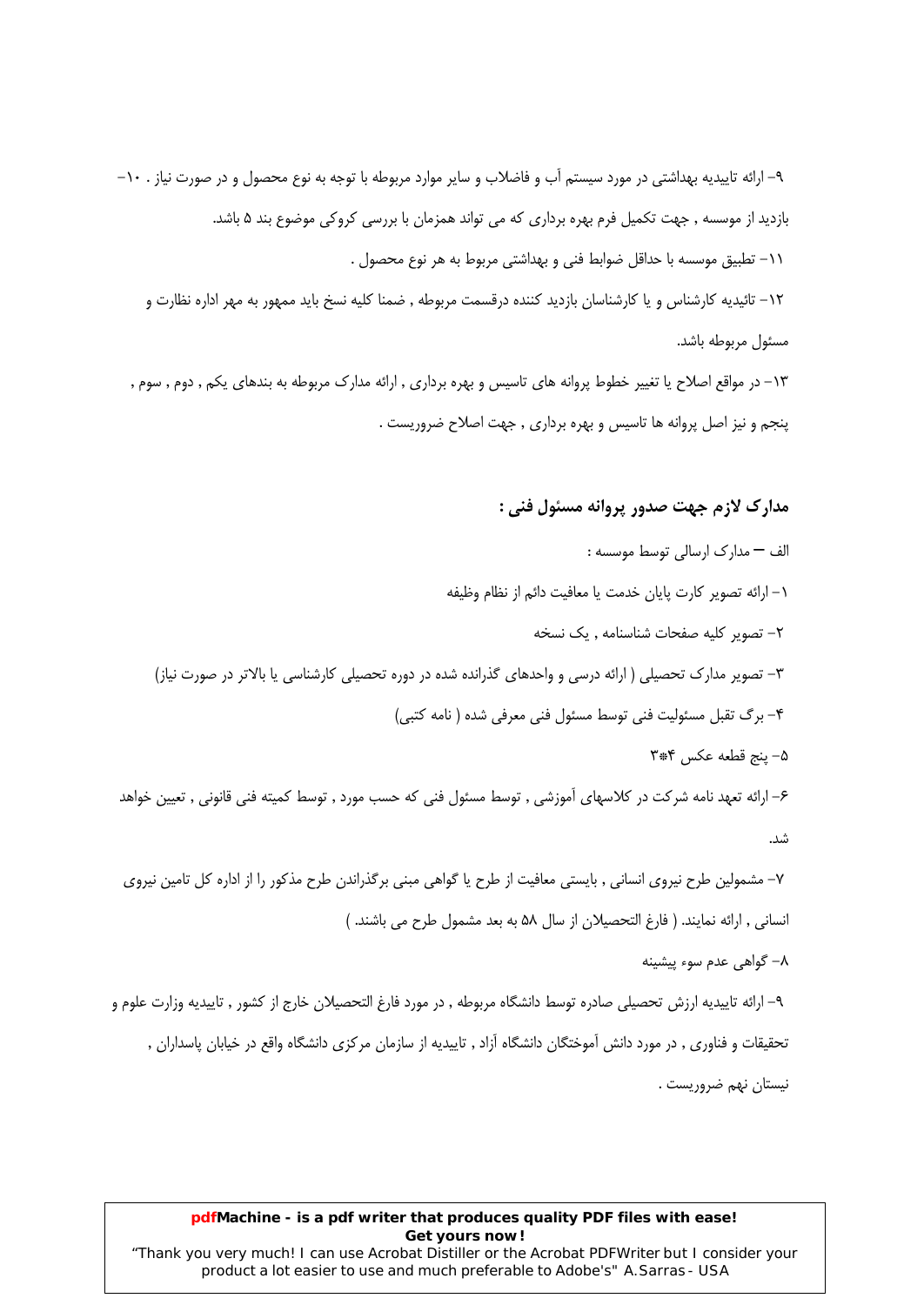۱۰– برای فارغ التحصیلان رشته های دبیری , در صورت کسب موافقت قبلی این اداره کل با ارائه حکم قطعی بازنشستگی الزاميست .

١١– ارائه اصل پروانه مسئول فنی قبلی و استعفای قطعی ایشان , درخصوص موسساتی که مسئول فنی آنها , تغییر می کند الزاميست.

١٢– مدارک فوق بانضمام نامه كتبي مي بايست از طرف موسسه مربوطه , به اداره نظارت بر مواد غذايي مربوطه ارسال و طي آن , مسئول فنی را معرفی نمایند.

تبصره — در مورد بند ۸, چنانچه فرد واجد شرایط , قبلا مسئول فنی بوده و طی مدت یک ماه استعفا داده و از سوی موسسه دیگری معرفی می شود , گواهی عدم سوء پیشینه ارسال تاییدیه ارزش تحصیلی و ریز نمرات ضروری نمی باشد.

ب - مدارکی که توسط ادارات تابعه , در دانشگاههای علوم پزشکی سراسر کشور , پس از تائید و مطابقت با چارت مسئولین فنی , تکمیل خواهد شد: ١- اخذ كليه مداركي كه در بند الف , اشاره شد و توسط موسسه ارائه مي گردد. ۲– مکاتبه با صندوق رفاه دانشجویان , با عنایت به تصویب نامه شماره ۳۱۹۲–۱۳۶۶/۵/۲۸ , هیات محترم وزیران , در مورد افرادیکه در سال ۱۳۵۳ به بعد فارع التحصیل شده اند. ٣- تحویل فرمهای مربوط به مسئولین فنی : ۴ فرم ٣–١- برگ سوگند نامه مسئول فني ( داراي تائيديه امضاء توسط دفتر خانه اسناد رسمي ) ٣-٣- برگ سوگند نامه موسسه و سرمایه گذار ( دارای امضاء توسط دفتر خانه اسناد رسمی ) ۳-۳- قرارداد استخدامی بین کارخانه و مسئول فنی و برگ پرسشنامه مسئول فنی تبصره– کلیه مدارک فوق , باید توسط مسئول اداره نظارت بر مواد غذایی و بهداشتی تائید شده و ممهور به مهر دانشگاه مربوط

ىاشد.

### pdfMachine - is a pdf writer that produces quality PDF files with ease! Get yours now!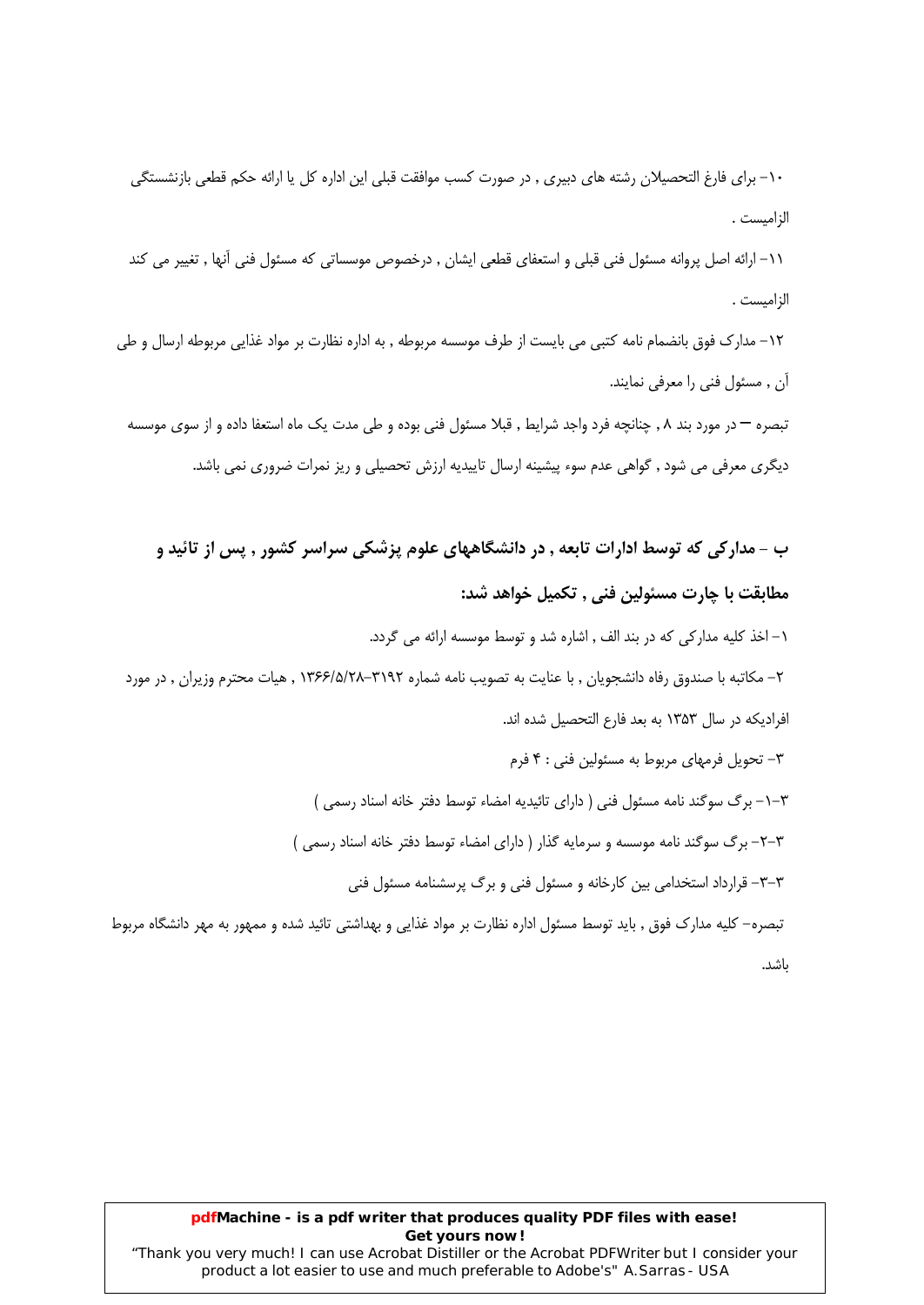# مدارک لازم جهت صدور و تمدید پروانه ساخت :

١- دارا بودن پروانه تاسيس و بهره برداري و يروانه مسئول فني ٢- تكميل وارائه فرم درخواست صدور يروانه ساخت ( تكميل و امضاء شده توسط مسئول فني ) ٣– ارائه فرم برچسب با مطالب مندرج بر روی آن ۴-ارائه تصديق ثبت نام نهايي محصول ۵– ارائه فیش بانکی , جهت صدور پروانه , مطابق تصویب نامه هیات وزیران که برحسب مورد اعلام می شود.

۶– درخصوص تمدید پروانه های ساخت ارائه اصل پروانه های ساخت , قبلی و رعایت مفاد بند ۱ و ۲ و ۳ و ۵ الزامی است.

# مدارک لازم , جهت صدور مجوز واردات مواد اولیه غذایی , أشامیدنی , أرایشی و بهداشتی :

جهت ورود کالاهای مشمول ماده ۱۶ قانون مواد خوراکی , آشامیدنی , ارایشی و بهداشتی که برطبق مقررات واردات و صادرات وزارت بازرگانی , ورود آنها بلامانع می باشد. ابتدا متقاضی مدارک ذیل را تکمیل و ارائه می نماید: ١- سه نسخه پیش فاکتور(پروفروما) اصل , بانضمام دو برگ تصویر آن . ٢– اصل اوراق ثبت سفارش تكميل شده بانظمام يك برگ تصوير صفحه اول آن ٣- أناليز معتبر مرتبط با يروفرم كالا شامل مشخصات كامل فيزيكي , شيميائي و در صورت لزوم , مشخصات ميكروبي ۴– پیش نمونه درصورت لزوم ۵– درصورت داشتن سابقه ورود کالا با همان مشخصات قبلی ( تولید کننده و آنالیز کالا ), تصویر پیش فاکتور سابقه , ضمیمه میگردد ( در حال حاضر سابقه ۲ سال قابل قبول است )چنانچه کالا (اسانس , رنگ , مواد افزودنی و نگهدارنده ) در یک واحد تولیدی خاص مورد مصرف دارد می بایستی تصویر پروانه ساخت , که نام کالای فوق در آ گردده باشد , نیز ارائه گردد . یس از بررسی آنالیز و مطابقت آن با استانداردهای ملی یا منابع معتبر خارجی از قبیل WHO و BP.USP و غیره , مجوز ورود ,

صادر خواهد شد.

#### pdfMachine - is a pdf writer that produces quality PDF files with ease! Get yours now! "Thank you very much! I can use Acrobat Distiller or the Acrobat PDFWriter but I consider your

product a lot easier to use and much preferable to Adobe's" A. Sarras - USA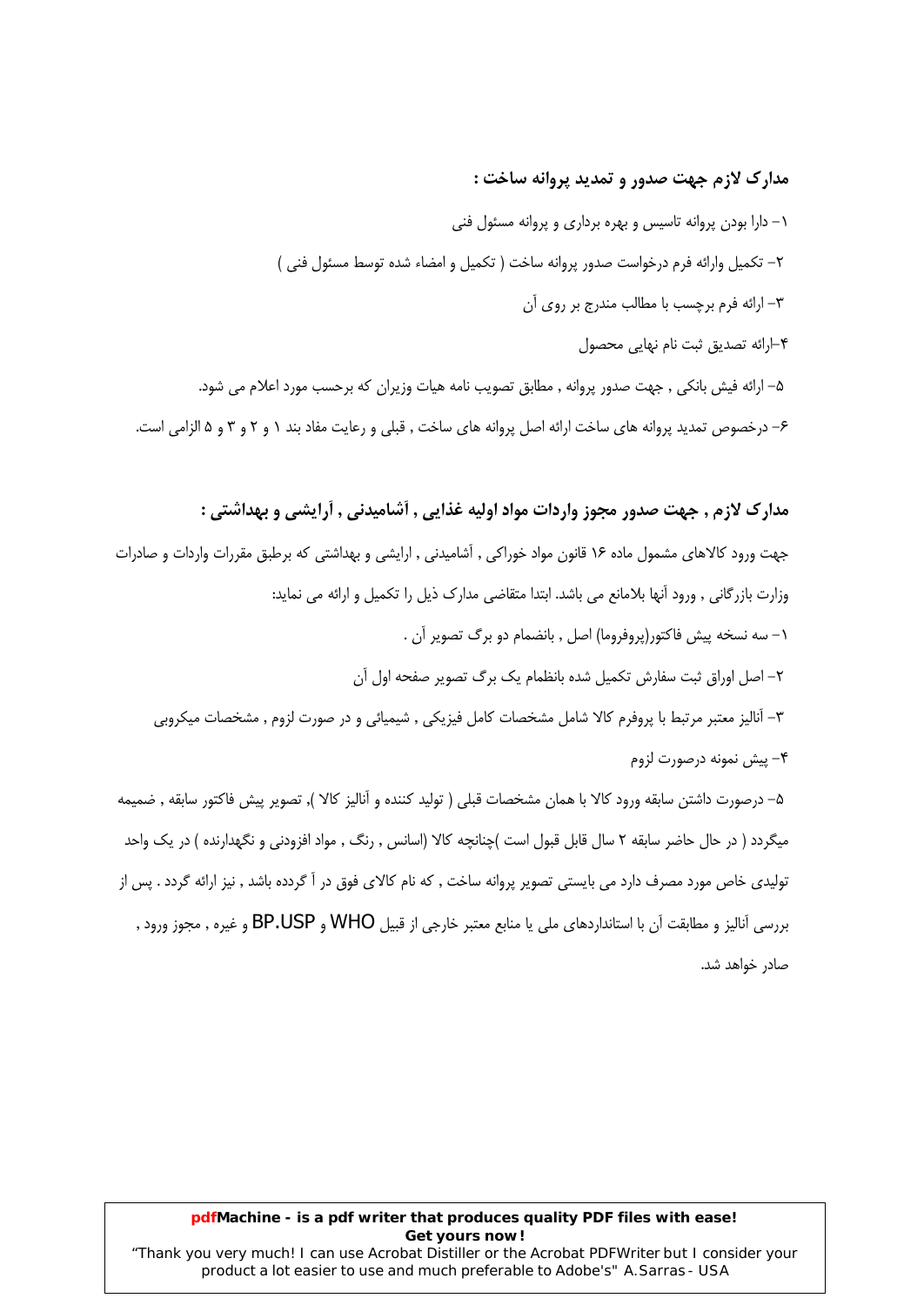# مدارک لازم , جهت صدو مجوز ترخیص مواد اولیه غذایی , أشامیدنی , أرایشی و بهداشتی :

جهت صدور مجوز ترخیص , متقاضی می بایست , مدارک زیر را تکمیل و به اداره کل نظارت بر مواد غذایی و بهداشتی و یا ادارات نظارت تابعه ارائه نمايد:

١- فاكتور كالا ( بانضمام يك برگ تصوير آن ) ٢– اصل نسخه دوم متقاضى ( نسخه دوم پروفرم تاييد شده در مرحله ورود ) ۳– اصل گواهی بهداشت و قابلیت مصرف مرتبط با فاکتور , که به تایید مقامات ذیصلاح بهداشتی کشور مبداء رسیده و ممهور به مهر سفارت جمهوری اسلامی ایران باشد. ۴– اصل برگ آنالیز , بانضمام یک برگ تصویر آن پس از بررسی مدارک و کنترل کلیه مشخصات , از گمرک ورودی اقدام به

نموئه برداری گردیده و به همراه برگ آنالیز تایید شده , به آزمایشگاهای کنترل غذا و دارو , ارسال تا پس از مطابقت نمونه با آناليز مربوطه , مجوز مصرف صادر گردد.

# ضوابط ورود کالاهای فرآیند شده غذایی , أرایشی و بهداشتی :

مدارک مورد نیاز : **الف —** ارائه اوراق ثبت سفارش ب — ارائه اصل فرمولاسیون , با آنالیزکالا , به مهر و امضای تولید کننده , حاوی مطالب زیر : ١- با تاريخ جديد صادر شده و حاوي كليه اطلاعات علمي مورد نياز باشد . ۲- درج نوع و شماره استاندارد بکار رفته در تولید کالا ج- ارائه اصل پروفرم با امضای تولید کننده د– ارائه اصل گواهی بهداشت و قابلیت مصرف در کشور مبداء , با تائید سفارت جمهوری اسلامی , در هنگام ترخیص با مشخصات ذيل :

#### pdfMachine - is a pdf writer that produces quality PDF files with ease! Get yours now!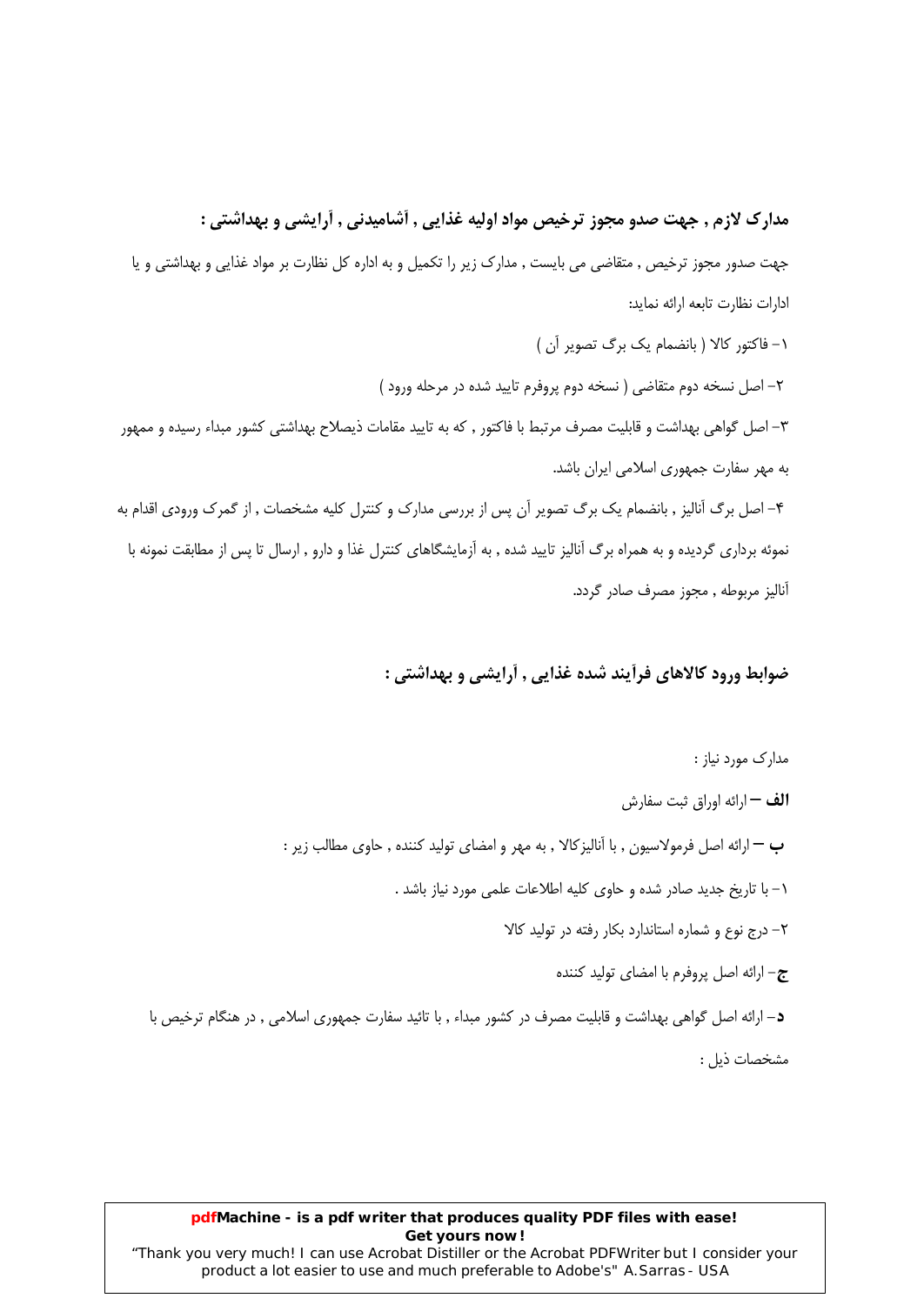۱– شماره و تاریخ فاکتور ۲– نام و مشخصات کامل کالا به همراه شماره سری ساخت ۵– هر واحد از کالاهای واردات , دارای مشخصات زیر به فارسی باشد : تاریخ تولید و انقضاء , سری ساخت , فرمولاسیون , کشور تولید کننده و درصورت لزوم , دستور مصرف . **تبصره :** در صورتیکه کالاهای وارداتی , درایران دارای استاندارد ملی باشد , باید فرمولاسیون کالا , حداقل منطبق با استاندارد ملي بوده و چنانچه در موارد خاص , براي كالاي وارداتي , استاندارد ملي تدوين نشده باشد , لازم است اطلاعات كامل و دقيق , توسط وارد کننده , ارائه و موضوع در کمیته علمی مربوطه , بررسی و تصمیم گیری شود.

## نحوه صدور مجوزهای بهداشتی :

۱– **پروانه تاسیس** : پروانه تاسیس موسسات مشمول قانون , براساس پروانه های بهره برداری با کارت شناسائی یا پروانه گواهی فعالیت صنعتی که از طرف وزارت صنایع و یا جهاد کشاورزی صادر گردیده و تصویر برابر اصل شده آن همراه با سایرمدارک که قبلا اعلام شد , به این اداره کل ارسال می شود و با توجه به رای کمیته فنی , مورخ ۷۹/۶/۶ که به مدیر کل اداره نظارت برمواد غذایی و بهداشتی تفویض اختیار گردیده , صادر می شود و در مواد خاص , در کمیته فنی مطرح و پس از تاييد كميته , صادر مي گردد.

۲– **پروانه بهره برداری** : پروانه بهره برداری , پس از صدور پروانه تاسیس , یا بطور همزمان و در صورت داشتن شرایط ضوابط مربوطه از نظر امکانات , ماشین آلات و تجهیزات و ارسال فرم بهره برداری و نیز تائید شرایط فنی و بهداشتی موسسه , در اداره کل نظارت بر مواد غذایی و بهداشتی صادر میشود.

**پروانه مسئول فنی** : پروانه مسئول فنی , پس از بررسی و تطبیق مدارک تحصیلی با چارت تصویب شده و با توجه به رای مورخ ۷۹/۶/۶ و ۷۹/۷/۱۷ کمیته فنی , که به مدیر کل اداره نظارت برمواد غذایی و بهداشتی تفویض اختیار گردیده , صادر میگردد و در موارد خاص , در کمیته فنی مطرح و درصورت تائید صادر می گردد .

توضیح اینکه — پروانه های تاسیس , بهره برداری و مسئول فنی , دارای یک شماره می باشند.

#### pdfMachine - is a pdf writer that produces quality PDF files with ease! Get yours now!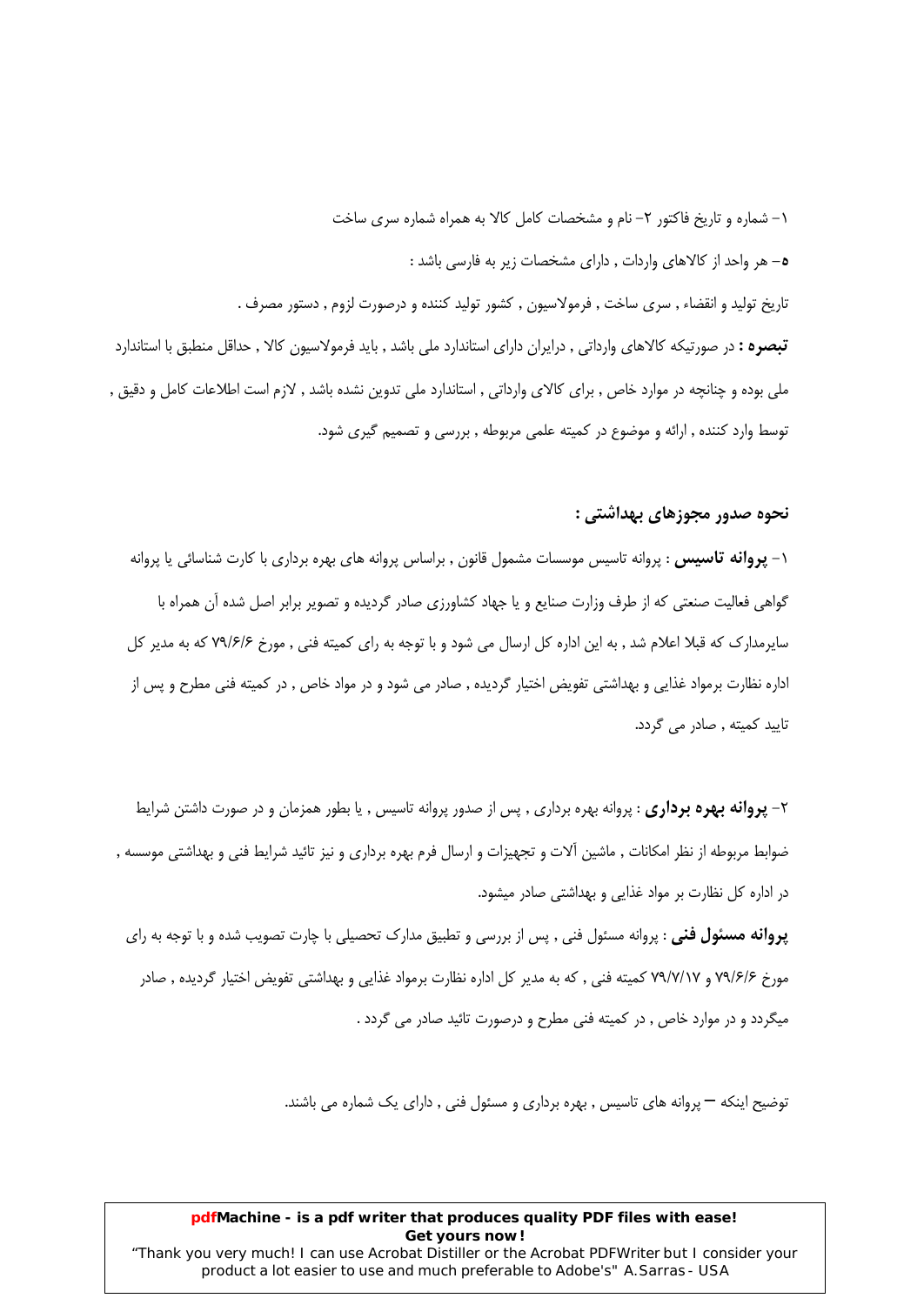#### نحوه صدور و تمدید پروانه ساخت :

۴– پروانه ساخت : پروانه ساخت موسسات مشمول قانون , پس از اخذ پروانه ها تاسیس , بهره برداری و مسئول فنی صادر میگردد. برای صدور پروانه ساخت موسسه بایستی از نظر فنی و بهداشتی , مورد تایید بوده و پس از مطابقت فرمول ساخت با استانداردها و ضوابط مربوط , پروانه ساخت صادر و از ا ولین سری تولید , نمونه برداری شده و پس از تایید آزمایشگاه , اجازه توزیع داده می شود

اعتبار پروانه های ساخت , در حال حاضر ۵ سال از تاریخ صدور می باشد. در پروانه ساخت , نام محصول , مشخصات بسته بندی , وزن خالص , مواد متشکله , نام و مشخصات تولید کننده و .... قید می گردد.

۰۴–۱– تمدید پروانه ساخت : کلیه مراحل تمدید پروانه ساخت , همانند صدور پروانه ساخت است , که در بند ۴ به آن اشاره شده است و برای تمدید پروانه ساخت , در صورتیکه فرمول مندرج در آن تفاوتی با فرمول قید شده در پروانه ساخت قبلی نداشته باشد دانشگاهها , می توانند راسا اقدام نمایند و چنانچه فرمول محصول , تغییر نماید. از طریق اداره کل نظارت بر مواد غذایی و بهداشتی , اقدام می شود.

۴–۲– تغییر فرمول مندرج در پروانه ساخت : در مورد محصولاتی که تغییر فرمول داشته باشند کلیه مراحل مندرج در بند ۴ لازم الاجرا است .

۴–۳–تغییر اوزان و تغییر نام محصول : متقاضیانی که قصد تغییر در اوزان یک محصول را دارند , بایستی مراتب را به اداره کل نظارت یا ادارات نظارت بر مواد غذایی و بهداشتی استانها , اعلام و مجوز دریافت نمایند. برای تغییر نام محصول , ارائه تصدیق ثبت نام جديد , اصل پروانه ساخت قبلي و فيش بانكي , برابر تصويب نامه هيات وزيران , الزامي است.

۴–۴– نحوه ارسال مدارک : به منظور تسریع در امر صدور پروانه های یاد شده و درصورت آمادگی , موسسه مربوطه می تواند , مدارک مربوط به تاسیس , بهره برداری , مسئول فنی و ساخت را , همزمان تکمیل و از طریق اداره نظارت مربوطه به اداره کل نظارت بر مواد غذایی و بهداشتی ارسال دارند , در غیر این صورت , پس از آمادگی در هر مرحله , درخواست صدور همان پروانه را بنماید.

## pdfMachine - is a pdf writer that produces quality PDF files with ease! Get yours now!